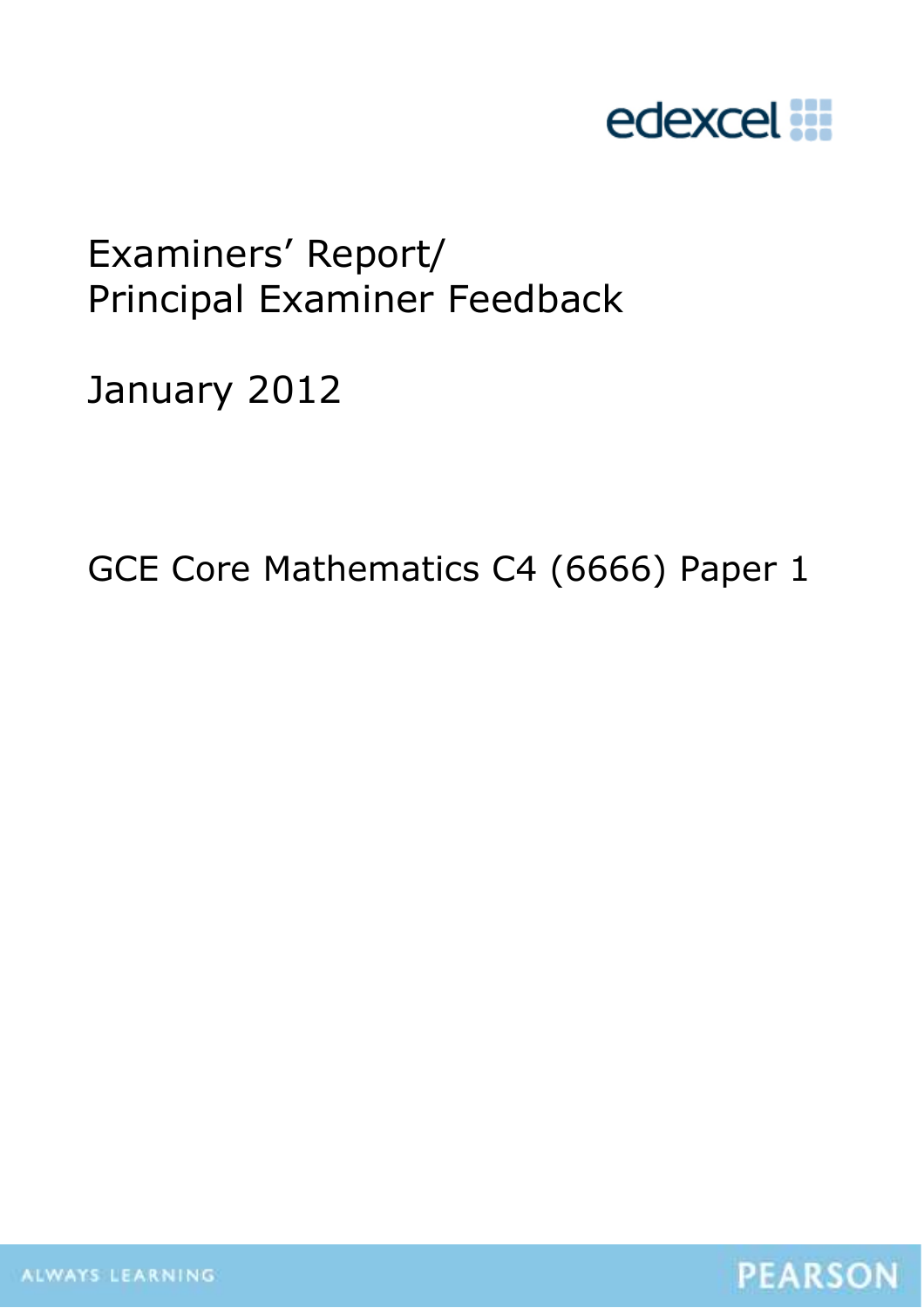#### **Edexcel and BTEC Qualifications**

Edexcel and BTEC qualifications come from Pearson, the world's leading learning company. We provide a wide range of qualifications including academic, vocational, occupational and specific programmes for employers. For further information, please call our GCE line on 0844 576 0025, our GCSE team on 0844 576 0027, or visit our qualifications website at www.edexcel.com. For information about our BTEC qualifications, please call 0844 576 0026, or visit our website at www.btec.co.uk.

If you have any subject specific questions about this specification that require the help of a subject specialist, you may find our Ask The Expert email service helpful.

Ask The Expert can be accessed online at the following link:

http://www.edexcel.com/Aboutus/contact-us/

#### **Pearson: helping people progress, everywhere**

Our aim is to help everyone progress in their lives through education. We believe in every kind of learning, for all kinds of people, wherever they are in the world. We've been involved in education for over 150 years, and by working across 70 countries, in 100 languages, we have built an international reputation for raising achievement through innovation in education. Find out more about how we can help you and your students at: www.pearson.com/uk

January 2012 Publications Code UA030312 All the material in this publication is copyright © Pearson Education Ltd 2012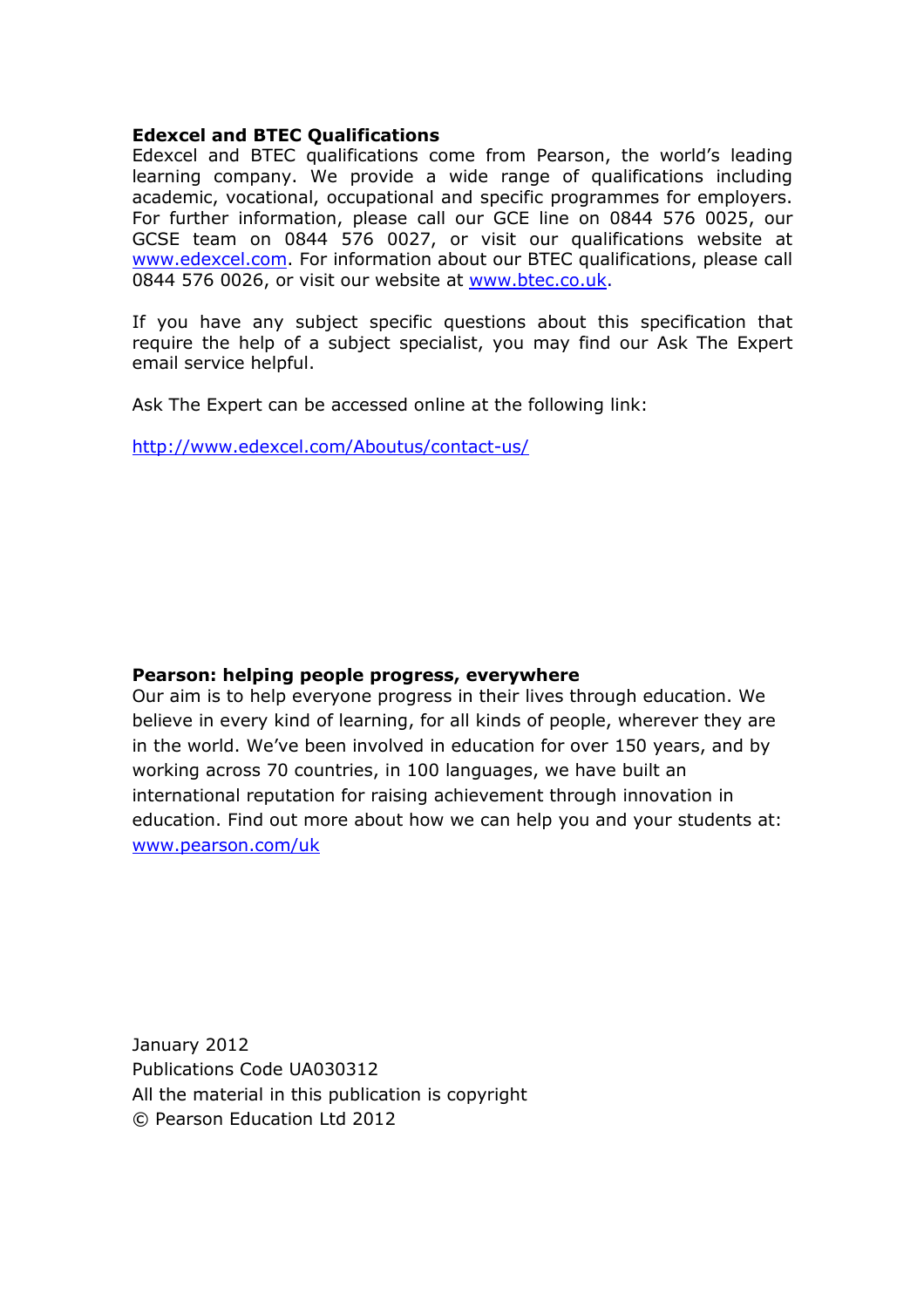## **Core Mathematics Unit C4**

#### **Introduction**

This paper proved accessible to much of the candidature and afforded a typical E grade candidate enough opportunity to gain marks across the majority of questions. At the other end of the scale, there were also a few demanding marks for the  $A^*$  candidates.

Examiners were impressed with the quality of work demonstrated by many of the candidates sitting this paper. The standard of algebra was very good, although a number of candidates made basic sign or manipulation errors in questions 2,  $3(a)$ ,  $6(c)$ ,  $6(d)$  and  $8(b)$ . The design of the question booklet continues to help candidates to clearly present their solutions, and in almost all cases they were able to give solutions to all questions in the spaces provided.

In summary, questions 1, 2, 3, 5(a), 6(a), 6(b), 7(a), 7(b) and 8(a) were a good source of marks for the average candidate, mainly testing standard ideas and techniques; and questions 4, 5(b), 6(c), 7(e) and 7(f) were discriminating at the higher grades. Question 8(c) was the most demanding question with only about 3% of the candidature able to show that the population of meerkats could not exceed 5000.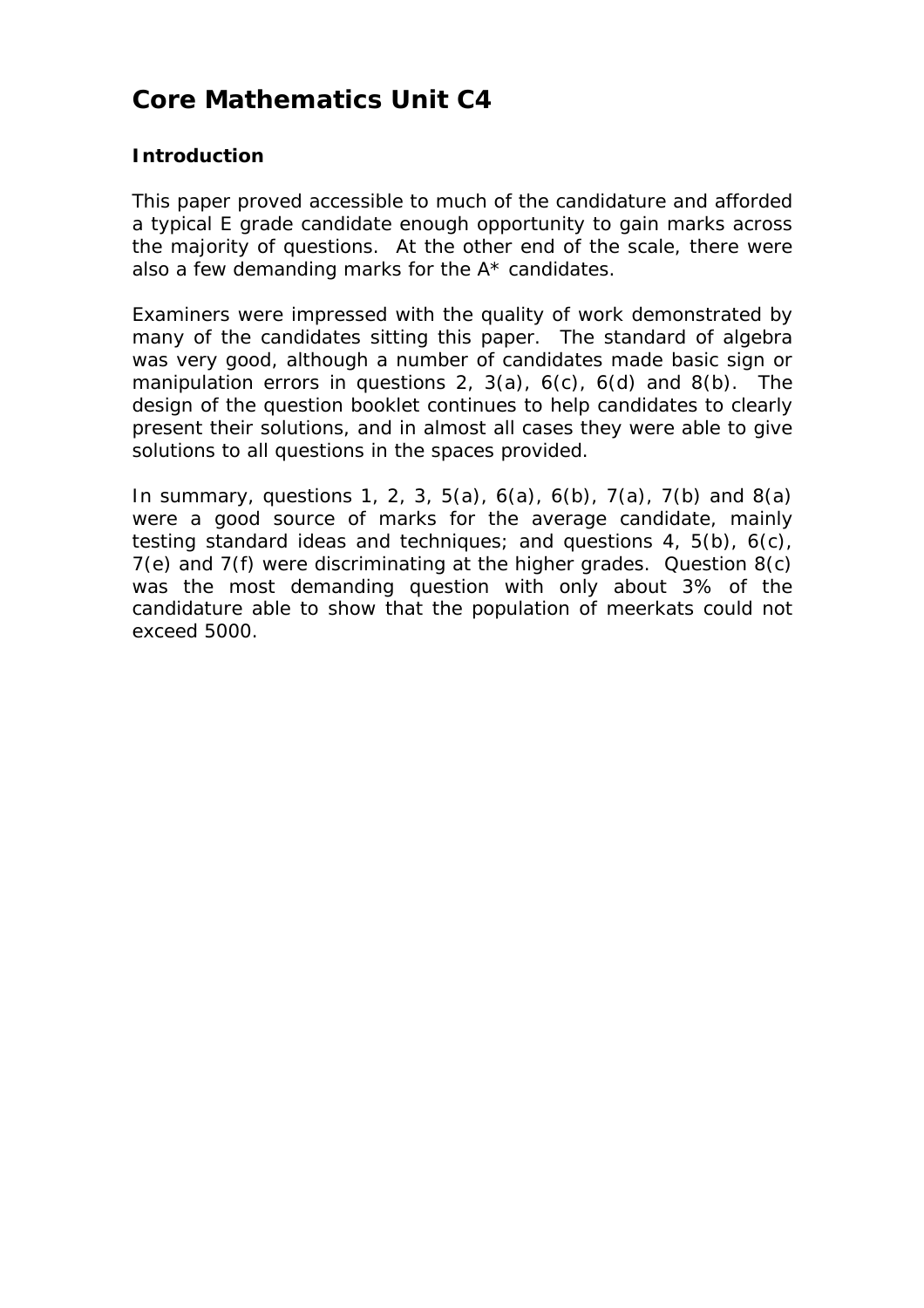### **Report on individual questions**

## **Question 1**

Most candidates attempted this question and many achieved full marks.

In part (a), most candidates were able to differentiate implicitly to gain the first three marks. A minority of candidates struggled to apply the product rule correctly on  $3x^2y$ . At this point a minority of candidates substituted  $x = -1$  and  $y = 1$  in their differentiated equation, but the majority of candidates proceeded to find an expression for  $\frac{d}{2}$ d *y x* in terms of *x* and *y*, before substituting in these values. Although the majority of candidates were able to find the correct answer of  $-\frac{4}{3}$ , 9 −<sup>1</sup>/<sub>2</sub>, common errors in this part included sign errors either in rearranging or when substituting *x* = −1 and *y* = 1 into their d d *y x* expression. A small number of candidates tried to rearrange the equation given in the question in order to make *y* the subject. This resulted in very few, if any, marks being awarded.

In part (b), a small minority of candidates either found the equation of the tangent and gained no marks or did not give their equation of the normal in the form  $ax + by + c = 0$ , where *a*, *b* and *c* are integers, and lost the final accuracy mark.

### **Question 2**

This question was generally well answered with around 50% of the candidature gaining all 6 marks. The majority of candidates were able to apply the integration by parts formula in the correct direction. Some candidates, however, did not assign  $u$  and  $\frac{d}{dx}$ d *v x* and then write down their  $\frac{d}{d}$ d *u x* and *v* before applying the by parts formula, which meant that if errors were made the method used was not always clear.

In part (a),  $\int \sin 3x dx$  caused some problems for a minority of candidates who produced responses such as  $\pm \cos 3x$  or  $\pm 3\cos 3x$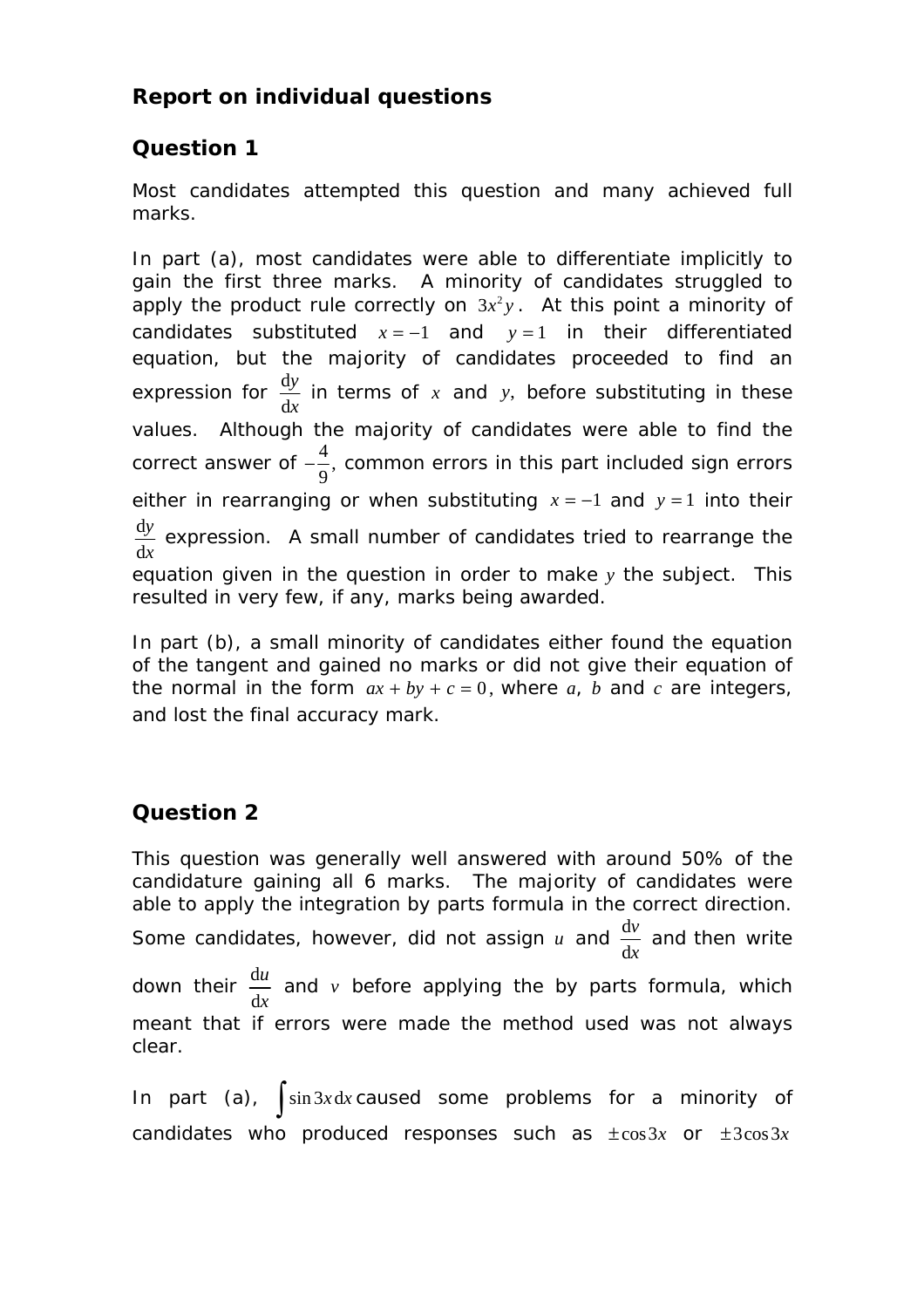or  $\frac{1}{2}$ cos 3 3 *x* . After correctly applying the by parts formula, a few candidates then incorrectly wrote down  $\frac{1}{2} \int \cos 3x \, dx$  $\frac{1}{3}\int \cos 3x \, dx$  as  $\frac{1}{6} \cos 3x$ 6 *x* .

Most candidates who could attempt part (a) were able to make a good start to part (b), by assigning  $u$  as  $x^2$  and  $\frac{d}{dx}$ d *v x* as  $cos 3x$ , and then correctly apply the integration by parts formula. At this point, when faced with  $\frac{2}{\pi} \int x \sin 3x dx$  $\frac{2}{3}$ ∫*x* sin 3*x* d*x*, some candidates did not make the connection with their answer to part (a) and made little progress. Other candidates independently applied the by parts formula again, with a number of them making a sign error.

#### **Question 3**

This question was also generally well answered with about 50% of candidates obtaining all of the 9 marks available.

In part (a), a minority of candidates were unable to carry out the first step of writing  $\frac{1}{(2-5x)^2}$  $(2 - 5x)$ as  $\frac{1}{4}\left(1-\frac{5x}{2}\right)^{-2}$  $4\begin{pmatrix} 2 \end{pmatrix}$  $\left(1-\frac{5x}{2}\right)^{-2}$ , with the  $\frac{1}{4}$ outside the brackets usually written incorrectly as either 1 or  $\frac{1}{2}$ 2 . Many candidates were able to use a correct method for expanding a binomial expression of the form $(1 + ax)^n$ . A variety of incorrect values of *a* were seen, with the most common being either  $\frac{5}{5}$ 2 , 5 or −5. Some candidates, having correctly expanded  $\left(1-\frac{5x}{2}\right)^{-2}$ , forgot to multiply their expansion by  $\frac{1}{4}$ . As expected, sign errors, bracketing errors, and simplification errors were also seen in this part.

In parts (b) and (c), most candidates realised that they needed to multiply  $(2 + kx)$  by their binomial expansion from part (a) and equate their x and  $x^2$  coefficients in order to find both  $k$  and  $A$ . A small minority, however, attempted to divide  $(2 + kx)$  by their part (a) expansion. Other candidates omitted the brackets around  $2 + kx$ , although they progressed as if these "invisible" brackets were really there.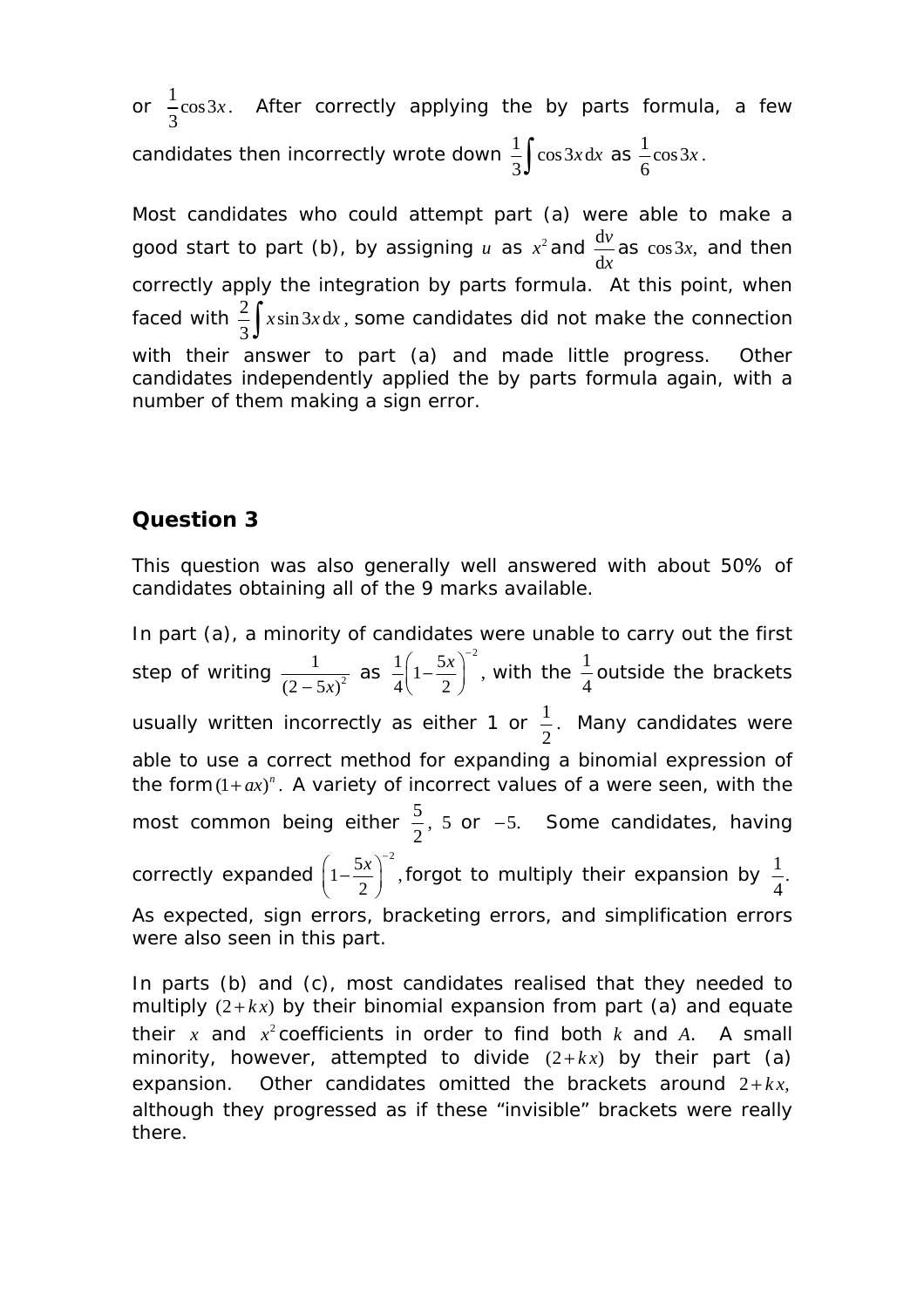In part (b), a significant minority of candidates used an incorrect method of multiplying  $(2 + kx)$  by the first term  $\left(\text{usually} \frac{1}{2}\right)$  $\left($  usually  $\frac{1}{4}\right)$  of their binomial expansion, and equating the result to  $\frac{1}{2}$ 2 in order to find *k*. In part (c), these candidates also multiplied  $(2 + kx)$  by the third term  $\left($  usually  $\frac{75}{16}x^2\right)$  of their binomial expansion and equated this to  $Ax^2$  in order to find *A*.

A few candidates in parts (b) and (c) applied an alternative method of multiplying out  $(2-5x)^2\left(\frac{1}{2}+\frac{7}{4}x+Ax^2+...\right)$  and equating the result to  $(2+kx)$ , in order to correctly find both *k* and *A*.

#### **Question 4**

used, usually successfully.

At least 90% of the candidature was able to apply the volume of revolution formula correctly. Only a few candidates did not include  $\pi$ in their volume formula or did not square the expression for *y*.

The integration was well attempted and the majority of candidates recognised that the integral could be manipulated into the form  $\frac{f'(x)}{g(x)}$  d  $f(x)$  $\frac{x}{y}$  dx *x*  $\int \frac{f'(x)}{f(x)} dx$  and integrated to give their result in the form  $k \ln (3x^2 + 4)$ , usually with  $k = \frac{1}{3}$  $k = \frac{1}{2}$ . A variety of incorrect values of *k* were seen with the most common being either 3 or 1. A significant number of candidates integrated incorrectly to give answers such as  $x^2 \ln (3x^2 + 4)$  or  $2x \ln (3x^2 + 4)$ . Those candidates who applied the substitution  $u = 3x^2 + 4$  proceeded to achieve $\frac{1}{2}$ ln 3 *u* , and changed their *x*-limits of 0 and 2 to give correct *u*-limits of 4 and 16. Other substitutions of  $u = 3x^2$  or  $u = x^2$ , were also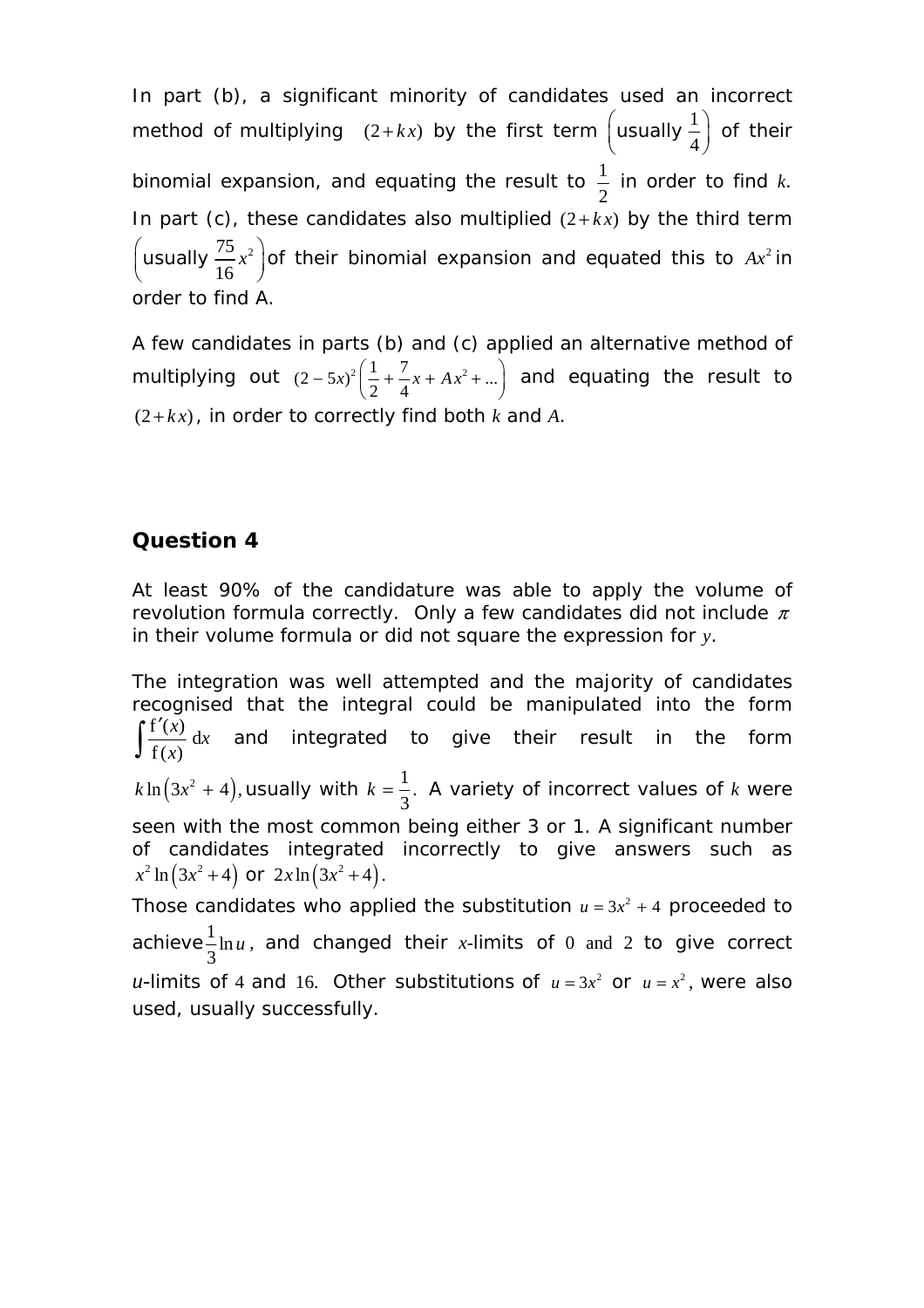Unproductive attempts were seen by a minority of candidates, such as integration by parts or simplifying  $\frac{2}{3x^2}$  $3x^2 + 4$ *x*  $\frac{2x}{x^2+4}$  to give  $\frac{2x}{3x^2} + \frac{2x}{4}$ , *x*  $+\frac{2\pi}{4}$ , or integrating  $2x$  and  $3x^2 + 4$  separately and then multiplying or dividing the two results together.

The majority of candidates were able to apply the limits correctly and examiners observed the correct answer in a variety of different forms.

### **Question 5**

This question was generally well answered with about 40% of the candidature gaining all 8 marks.

Whilst a large number of fully correct solutions were seen in part (a), there were a significant number of candidates who struggled to differentiate sine and cosine functions, with expressions such as  $\frac{dx}{1} = -4\cos\theta$  $dt$  6  $\frac{x}{t} = -4\cos\left(t\right)$ *t*  $=-4\cos\left(t+\frac{\pi}{6}\right)$  or  $\frac{dy}{dt} = \frac{3}{2}\sin 2\theta$  $dt = 2$  $\frac{y}{t} = \frac{3}{2} \sin 2t$  being encountered frequently. Most candidates were able to apply the chain rule to find an expression for d d *y x* , although the application of  $\frac{dy}{dx} \times \frac{d}{dx}$  $dt$  d *y* dx  $t$  dt  $\times \frac{dX}{dx}$  was occasionally seen. A small proportion of candidates used the compound angle formula to rewrite *x* as  $2\sqrt{3}$  sin  $t + 2\cos t$ , or likewise the double angle formulae to rewrite *y* as either  $3(2\cos^2 t - 1)$  or  $3(\cos^2 t - \sin^2 t)$  or  $3(1-2\sin^2 t)$  before going on to find their $\frac{d}{d}$ d *y x* .

Candidates found part (b) more challenging and a variable range of marks was awarded in this part. Although a few candidates could not proceed further from setting their  $\frac{d}{d}$ d *y x* to zero, most candidates appreciated that the numerator from their  $\frac{d}{d}$ d *y x* expression needed to be equated to zero, so resulting in the first method mark. A number of candidates who solved  $\sin 2t = 0$ , found only one value of *t* (usually  $t = 0$ ) and then one point (usually  $(2, 3)$ ). A surprisingly large number of candidates found all four correct values of *t*, but did not realise that they needed to use these values in order to find four sets of coordinates for  $(x, y)$ . Candidates who found more than one value for *t* often relied on the symmetry of the diagram to find all four points rather than a full solution, and this was permitted. A surprising number of stronger candidates did not relate the diagram to the question in part (b). These candidates stopped at finding only two or three sets of coordinates when it was clear from the diagram that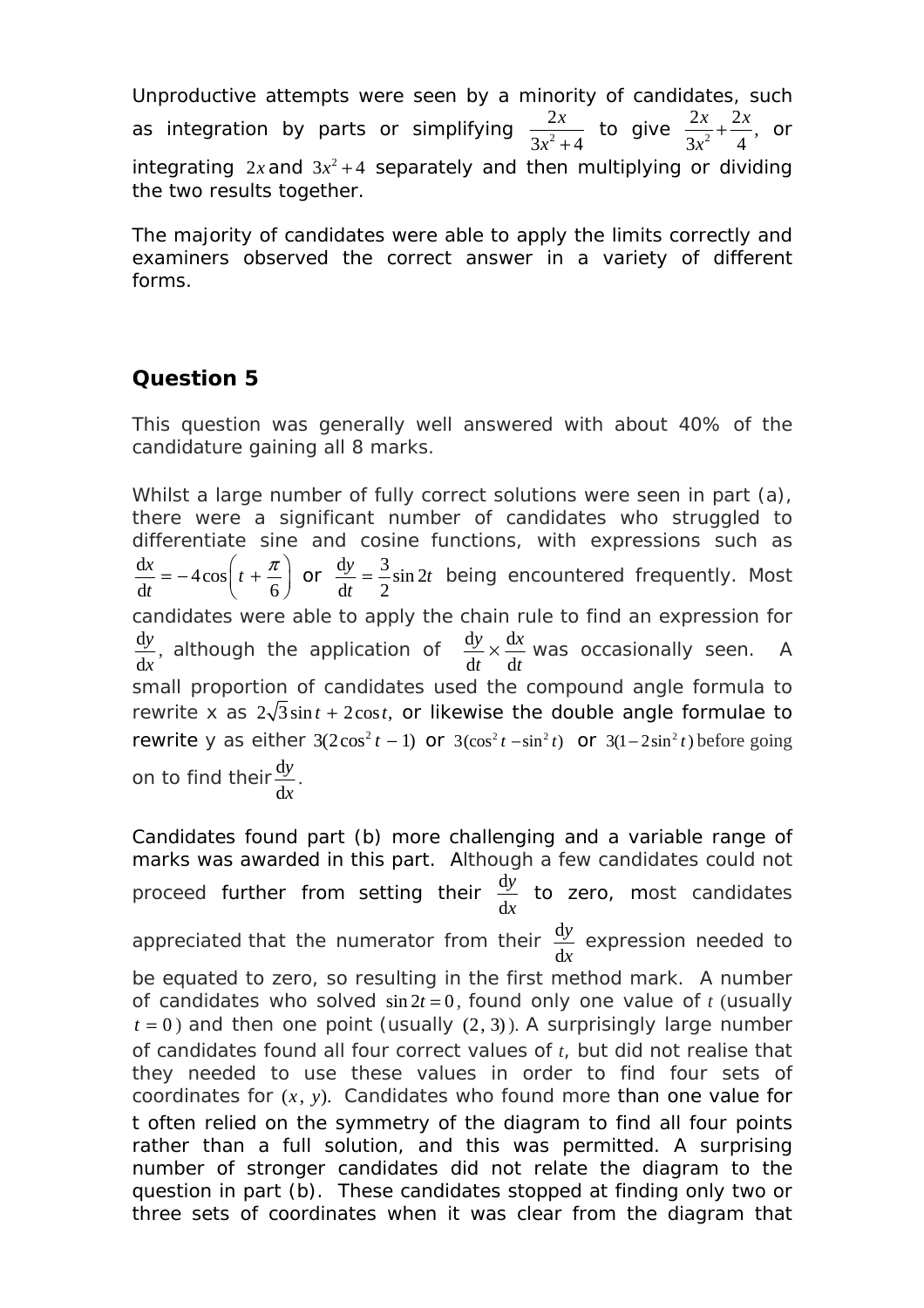there was a total of four points where  $\frac{dy}{dx} = 0$ d  $\frac{y}{x}$  = 0. Few candidates also set the denominator equal to zero and used the resulting values of *t* to find erroneous coordinates.

#### **Question 6**

In part (a), virtually all candidates were able to find the *y*-value corresponding to  $x = \frac{\pi}{8}$ .

In part (b), most candidates were able to apply the trapezium rule correctly to find the correct estimate with the most common errors being candidates writing *h* as either  $\frac{\pi}{10}$ ,  $\frac{\pi}{4}$  or 16  $\frac{\pi}{\sqrt{2}}$ ; or candidates rounding incorrectly to give 1.1503. Few bracketing errors in part (b) were encountered in this session.

Part (c) provided a diverse range of solutions. Most candidates followed the advice given in the question to use the substitution of  $u = 1 + \cos x$ , so obtaining  $\frac{du}{dx} = -\sin x$ d  $\frac{u}{x}$  = −sin *x* (or occasionally sin *x*), as well as using the double angle formula for sine to process the numerator of the integral. Whilst some students found the conversion of the given integral to an expression in *u* beyond them, many more were able to reach an integral of the form  $k \int \frac{(u-1)}{u} (du)$ .  $\int \frac{(u-1)}{u} (du)$ . Whilst most candidates reaching this stage then correctly divided through by *u* and integrated term by term to reach an expression of the form  $k(\ln u - u)$ , a few resorted to integration by parts and were generally less successful. A significant proportion of candidates lost the final accuracy mark as a result of not showing how their constant of integration could be combined with the -4 from their integration to give the stated *k* in the question; some found a value for *k* (usually 4) or some simply failed to state the final result.

In part (d), those candidates who were unable to complete part (c) often realised that they were still able to attempt part (d). The use of limits for either *x* or for *u* was generally successfully completed to obtain the value 1.227 or  $4 - 4\ln 2$ , but the final step of finding the error was not so successfully tackled.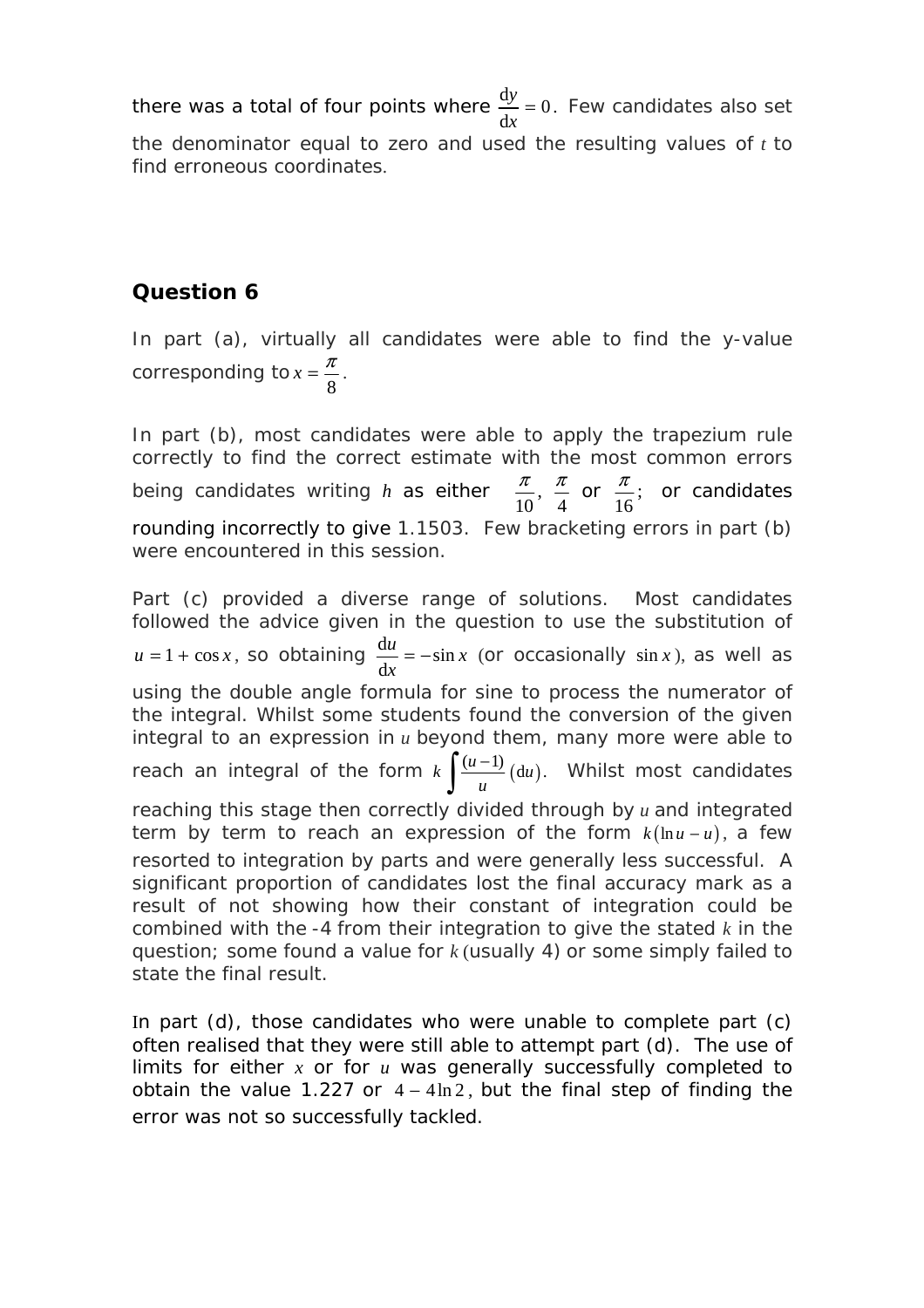### **Question 7**

This question discriminated well across all abilities, with parts (e) and (f) being the most demanding, and those candidates who drew their own diagram being the more successful. About 15% of the candidature was able to gain all 15 marks.

Part (a) was well answered with only a few candidates adding *OB*  $\longrightarrow$ to *OA* instead of applying  $\overrightarrow{OB} - \overrightarrow{OA}$ . Candidates who failed to answer part (a) correctly usually struggled to gain few if any marks for the remainder of this question.

In part (b), most candidates were able to write down a correct expression for *l*, but a number of candidates did not form a correct equation by writing either  $r = ...$  and so lost the final accuracy mark. (After some discussion the examiners also accepted  $l = ...$ , which is quite common, though non standard).

In part (c), most candidates were able to take the correct dot product between either  $\overrightarrow{AB}$  and  $\overrightarrow{AD}$  or  $\overrightarrow{BA}$  and  $\overrightarrow{DA}$  to obtain the correct answer of 109°. The most common error was to obtain an answer of  $\frac{71^{\circ}}{\rightarrow}$  by incorrectly taking the dot product between either AB and DA or  $\overline{BA}$  and  $\overline{AD}$ , and using this answer to obtain an answer of 109 $^{\circ}$ without proper justification. A small minority of candidates applied the cosine rule correctly to achieve the correct answer. A number of candidates struggled with this part and usually took the dot product between non-relevant vectors such as  $\overrightarrow{OA}$  and  $\overrightarrow{OB}$  or  $\overrightarrow{AB}$  and  $\overrightarrow{BD}$ .

In part (d), a significant number of candidates were able to obtain the correct position vector of  $\overrightarrow{OC} = 2i + 4j + 9k$  by adding either  $\overrightarrow{OD}$  to  $\overrightarrow{AB}$  or *OB*  $\stackrel{\textstyle\smile}{\longrightarrow}$ to *AD*  $\longrightarrow$ . A few candidates also achieved the correct result by arguing that the midpoints of the two diagonals of a parallelogram arguing that the midpolitics of the two diagonals of a parametogram<br>are coincident. Occasionally the incorrect answer of  $\overrightarrow{OC} = \pm (4i + 2j + k)$ was given, which is a result of taking the difference between *OD* and  $\longrightarrow$ *AB* .

Candidates who were successful in part (e) found the area of the parallelogram either by finding the area of triangle *ABD* using  $\frac{1}{2}bd \sin$ 2 bd sin A and doubling the result or by applying a method of base  $\times$  perpendicular height. The most common error in part (e) was for candidates to find the product of lengths *AD* and *AB*.

Candidates who were successful in part (f) usually found the shortest distance by multiplying their *AD* by sin 71° (or equivalent). Those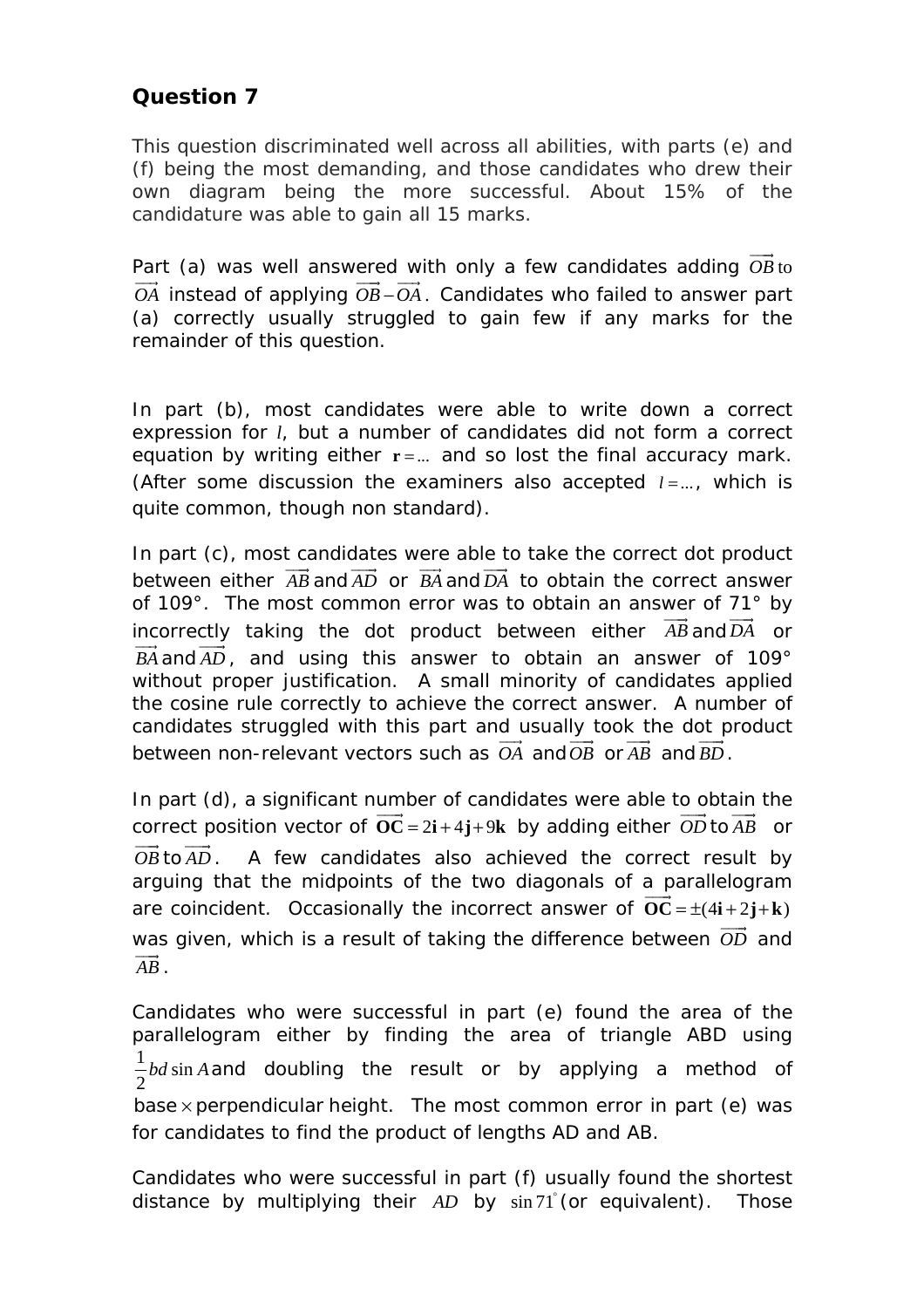candidates who multiplied *AB* by sin 71° did not receive any credit. A few candidates attempted to use vectors to find  $|{\rm DE}|$ , where  $E$  is the  $\rightarrow$ point where the perpendicular from *D* meets the line *l*, often spending considerable time for usually little or no reward.

#### **Question 8**

In part (a), the majority of candidates were able to write down the correct identity to find their constants correctly, although a few candidates forgot to express their answer as a partial fraction as requested in the question.

A significant minority of candidates who completed part (a) correctly, made no attempt at part (b). Most candidates, however, were able to separate the variables, although some did this incorrectly, or did not try. The majority used their part (a) answer and integrated this to obtain an expression involving two ln terms. Although many integrated their expression correctly, some made a sign error by integrating  $\frac{1}{5 - P}$  to obtain ln(5-*P*). Those candidates who integrated 1 5*P* and  $\frac{1}{1}$  $25 - 5P$ to  $\frac{1}{2}$ ln 5 5 *P* and  $-\frac{1}{5}$  ln  $(25 - 5P)$ , 5 −<sup>1</sup>/<sub>2</sub> *P* = 5*P*), respectively, tended to

find subsequent manipulation more difficult. A significant number of candidates did not attempt to find a constant of integration – with some omitting it from their working whilst others referring to  $" + c"$ and not attempting to use the boundary condition of  $t = 0$  and  $P = 1$ to find its value. Most candidates were able to apply the subtraction (or sometimes the addition) law of logarithms correctly for their expression but a number of candidates struggled to correctly remove the logarithms from their integrated equation, with incorrect manipulation of  $\ln \left( \frac{P}{1-\overline{P}} \right) = \frac{1}{2}t - \ln 4$  $5-P$  3  $\left(\frac{P}{I}\right) = \frac{1}{2}t$  $\left(\frac{P}{5-P}\right) = \frac{1}{3}t - \ln 4$  leading to 1  $e^3 - 4$ 5  $\frac{P}{-P}$  =  $e^{\frac{1}{3}t}$  – 4 usually

seen.

A significant number of those candidates who removed logarithms correctly were able to manipulate their result to make *P* the subject of their equation, although a number of these candidates could not make the final step of manipulating 1 3 1 3 5e  $(4 + e^{\frac{1}{3}t})$ *t*  $P = \frac{5e^{\frac{1}{3}t}}{(4 + e^{\frac{1}{3}t})}$  into  $P = \frac{5}{(1 + 4e^{-\frac{1}{3}t})}$ . Of all the 8 questions, question 8(b) was the most demanding in terms of a need for accuracy, and about 20% of candidates were able to score all 8 marks in this part.

Very few candidates gained the mark in part (c). Many were able to show that *P* could not be equal to 5, and some of them also looked at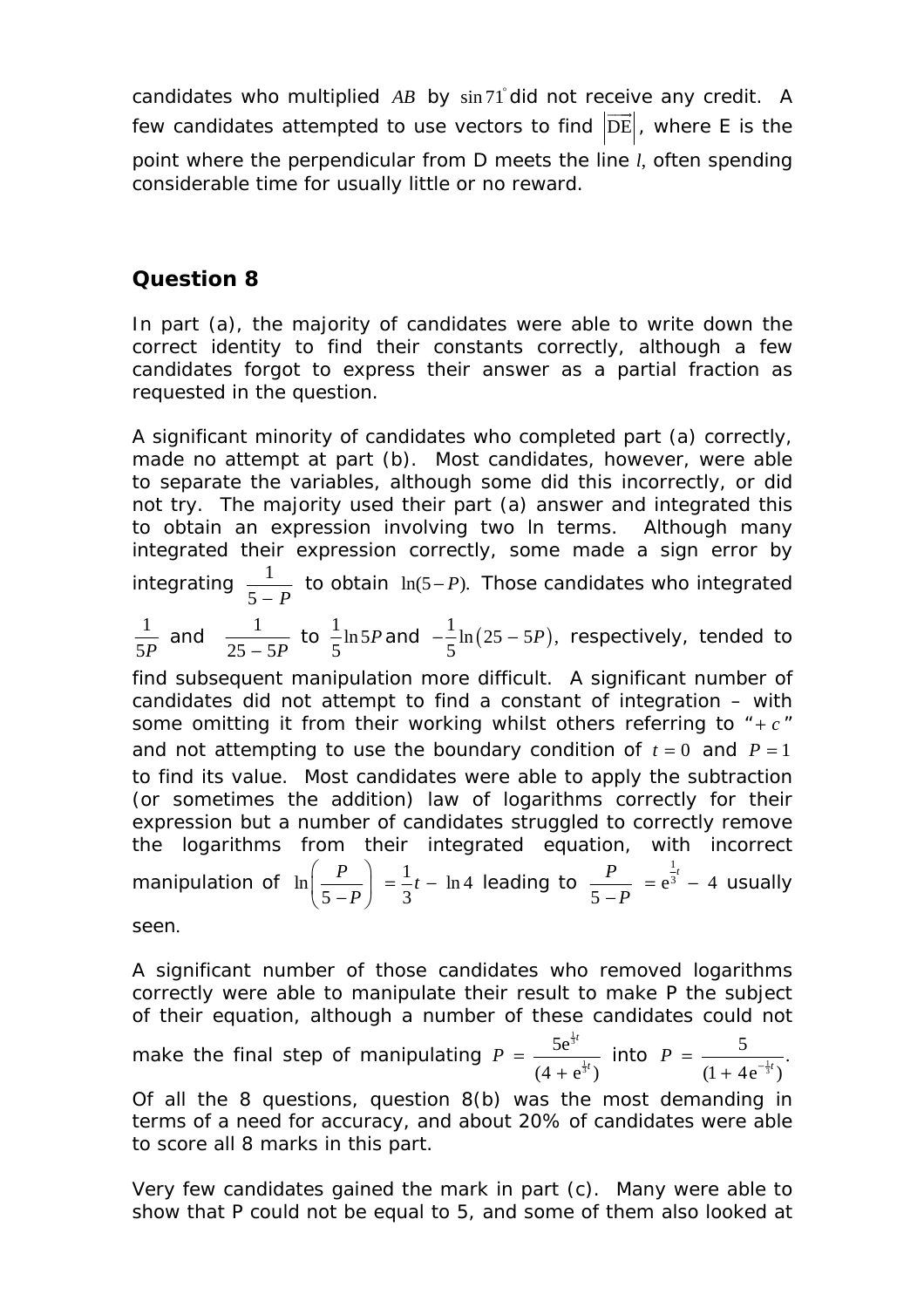what happens to *P* as *t* approaches infinity, but then failed to point out that the function was strictly increasing. Few candidates were able to state  $1 + 4e^{-\frac{1}{3}t} > 1$  implied  $P < 5$ , but some of them did not go on to give a conclusion in relation to the context of the question.